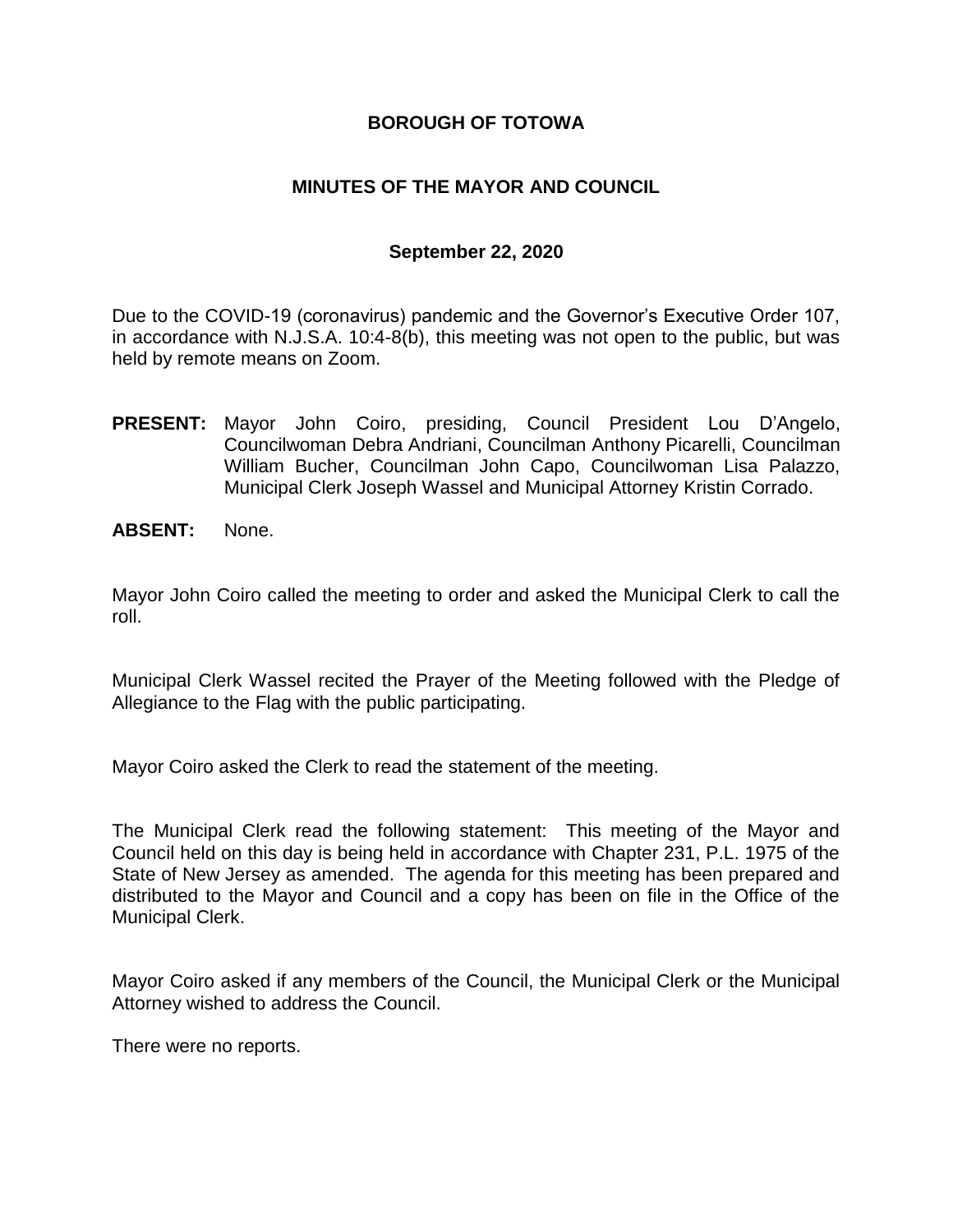Mayor Coiro asked if any citizens watching via Zoom wished to be heard on any matter.

# CITIZENS HEARD:

Mayor Coiro announced that we have not received any emailed questions pertaining to the public portion of the meeting through 7:30 p.m.

There was a motion by Councilman D'Angelo, seconded by Councilwoman Andriani to approve the Minutes of the Mayor and Council for the meeting of September 8, 2020. On roll call vote, all members of the Council present voted in the affirmative.

### COMMITTEE ON FINANCE:

There was a motion by Councilman Picarelli, seconded by Councilman D'Angelo to approve Resolution No. 2020-20 for the payment of bills. On roll call vote, all members of the Council present voted in the affirmative.

### COMMITTEE ON PUBLIC SAFETY:

There was a motion by Councilman D'Angelo, seconded by Councilman Capo to approve a grade increase for Patrol Officer Jack Pohlman from Grade 4 to Grade 3. On roll call vote, all members of the Council present voted in the affirmative.

There was a motion by Councilman D'Angelo, seconded by Councilman Capo to adopt the following Resolution Authorizing The Submission Of A Strategic Plan For The Totowa Municipal Drug Alliance Fiscal Year 2021 Grant Cycle For The Amended Period Of October 1, 2020 To June 30, 2021. On roll call vote, all members of the Council present voted in the affirmative.

### RESOLUTION NO. 105-2020

RESOLUTION AUTHORIZING THE SUBMISSION OF A STRATEGIC PLAN FOR THE TOTOWA MUNICIPAL DRUG ALLIANCE FISCAL YEAR 2021 GRANT CYCLE FOR THE AMENDED PERIOD OF OCTOBER 1, 2020 TO JUNE 30, 2021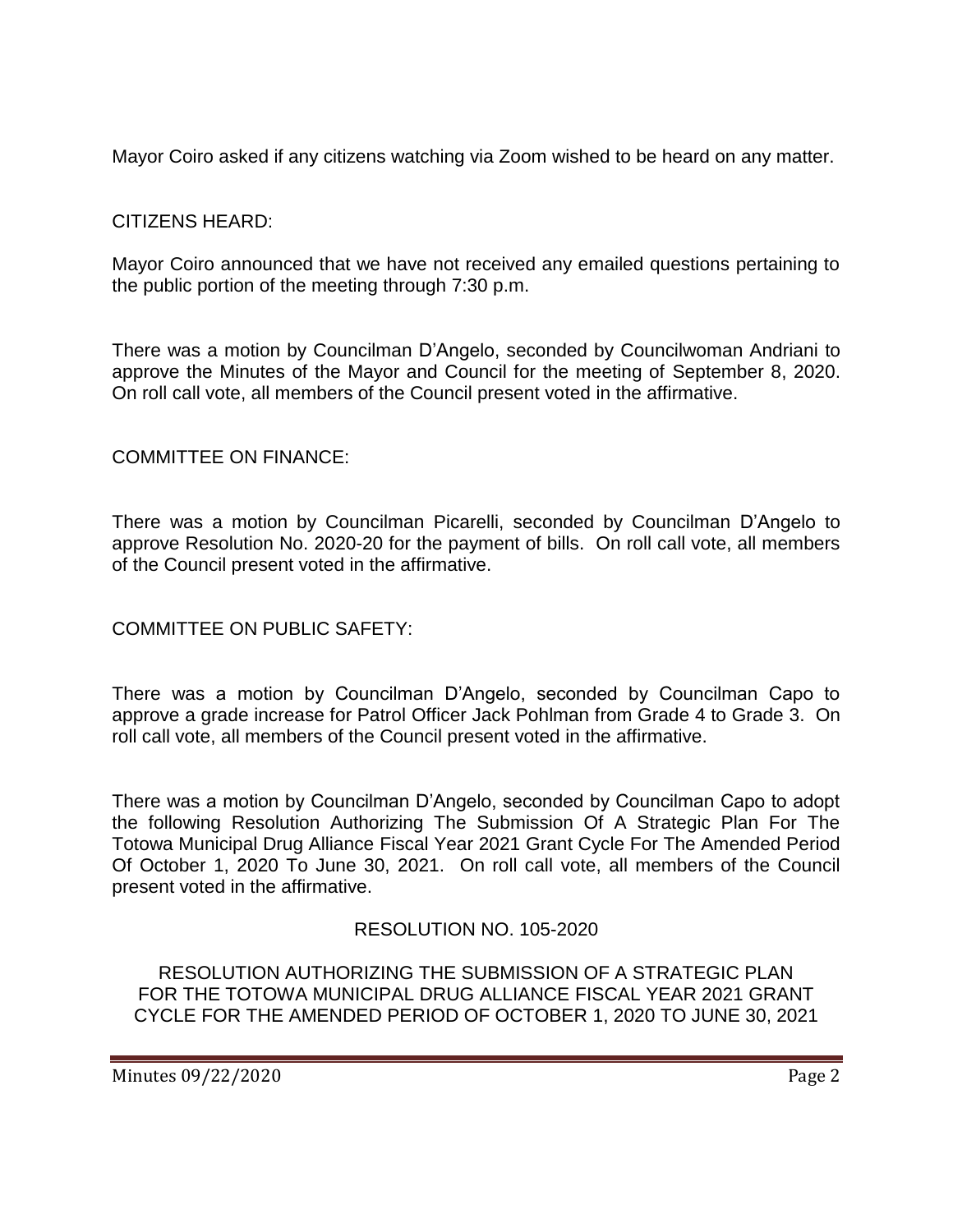WHEREAS, the Governor's Council on Alcoholism and Drug Abuse established the Municipal Alliances for the Prevention of Alcoholism and Drug Abuse in 1989 to educate and engage residents, local government and law enforcement officials, schools, nonprofit organizations, the faith community, parents, youth and other allies in efforts to prevent alcoholism and drug abuse in communities throughout New Jersey; and

WHEREAS, the Mayor and Council of the Borough of Totowa, County of Passaic, State of New Jersey recognizes that the abuse of alcohol and drugs is a serious problem in our society amongst persons of all ages and therefore has an established Municipal Alliance Committee; and

WHEREAS, the Mayor and Council of the Borough of Totowa further recognizes that it is incumbent upon not only public officials but upon the entire community to take action to prevent such abuses in our community; and

WHEREAS, the Mayor and Council of the Borough of Totowa has applied for funding to the Governor's Council on Alcoholism and Drug Abuse through the County of Passaic.

NOW, THEREFORE, BE IT RESOLVED, that the Mayor and Council of the Borough of Totowa, County of Passaic, State of New Jersey hereby recognizes the following:

1. The Mayor and Council of the Borough of Totowa do hereby authorize submission of a strategic plan for the Totowa Municipal Drug Alliance grant for the amended period of October 1, 2020 to June 30, 2021 (FY2021) in the amount of:

| <b>DEDR</b>           | \$6,207.36 |
|-----------------------|------------|
| Cash Match \$1,551.84 |            |
| In-Kind               | \$4,655.51 |

2. The Mayor and Council of the Borough of Totowa acknowledge the terms and conditions for administering the Municipal Alliance grant, including the administrative compliance and audit requirements.

An email from a resident at 127 Boyle Avenue thanking Sergeant Jamie Titus, Patrol Officers Gary Potenzone, Douglas Spinella and Matthew Cossari for their professionalism, caring and respect shown during a medical call on September 13, 2020 was received and filed, with copies being placed in their respective personnel files.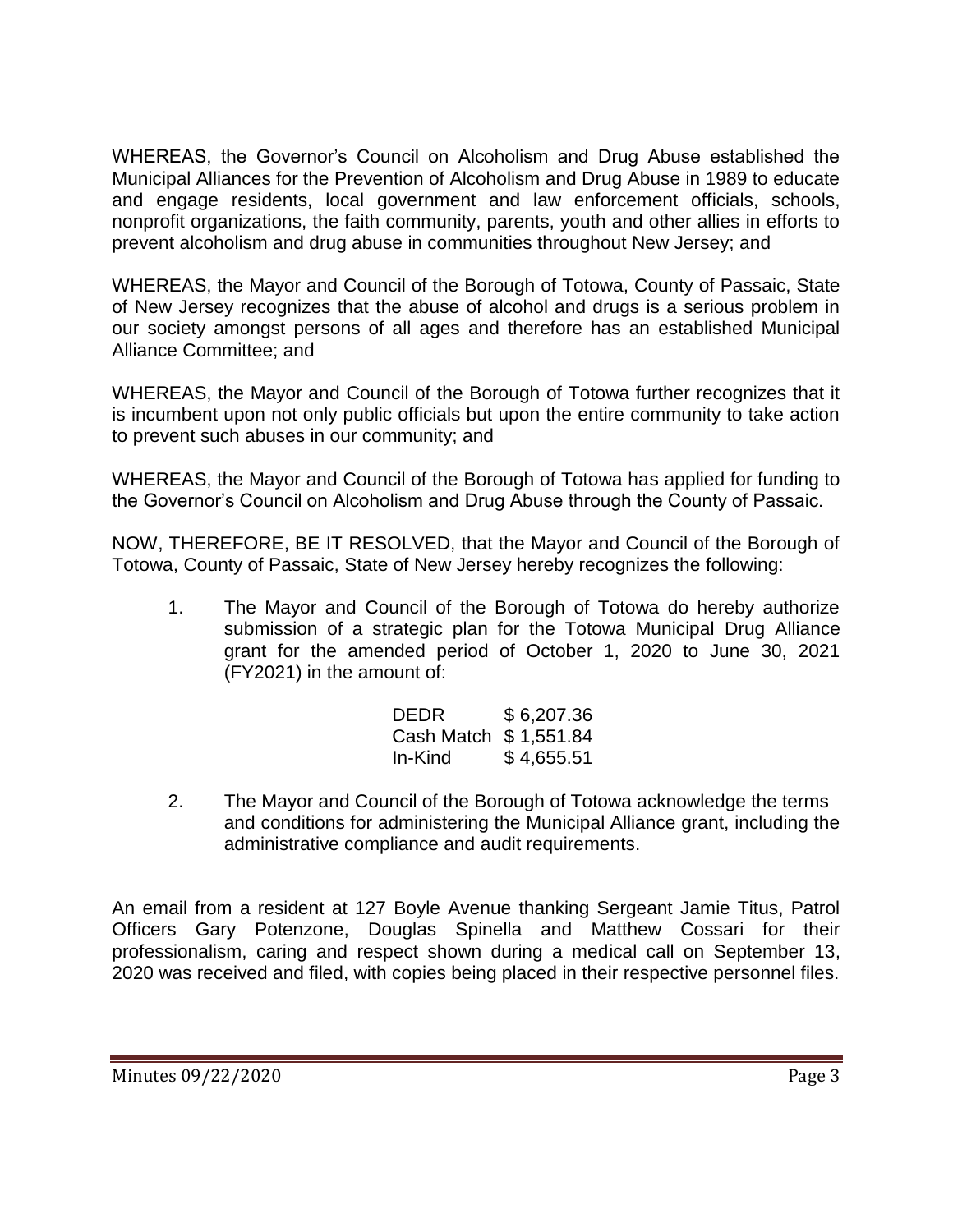# COMMITTEE ON PUBLIC WORKS:

Upon the recommendation of DPW Superintendent Jim Niland, there was a motion by Councilman Bucher, seconded by Councilwoman Palazzo to approve a grade increase for DPW Laborer Nicholas Romanelli from Grade 1-C to Grade 1-B. On roll call vote, all members of the Council present voted in the affirmative.

Upon the recommendation of DPW Superintendent Jim Niland, there was a motion by Councilman Bucher, seconded by Councilwoman Palazzo to approve a grade increase for DPW Laborer Giovanni Madrid from Grade 3 to Grade 2. On roll call vote, all members of the Council present voted in the affirmative.

Upon the recommendation of the Committee, there was a motion by Councilman Bucher, seconded by Councilwoman Palazzo to hire Brian Sullivan as a Custodian – Department of Public Works. On roll call vote, all members of the Council present voted in the affirmative.

### COMMITTEE ON ENGINEERING & PUBLIC PROPERTY:

There was a motion by Councilman Capo, seconded by Councilwoman Andriani to adopt the following Resolution Authorizing The Purchase And Installation Of Touchless Solutions At Various Municipal Buildings Due To The COVID-19 Pandemic. On roll call vote, all members of the Council present voted in the affirmative.

# RESOLUTION NO. 106-2020

#### RESOLUTION AUTHORIZING THE PURCHASE AND INSTALLATION OF TOUCHLESS SOLUTIONS AT VARIOUS MUNICIPAL BUILDINGS DUE TO THE COVID-19 PANDEMIC

WHEREAS, SARS-CoV-2 is the virus that causes Coronavirus Disease 19 ("Covid-19"), a contagious and at times fatal, respiratory disease; and

WHEREAS, by Executive Order No. 103 dated March 9, 2020, Governor Phil Murphy declared a Public Health Emergency and State of Emergency in the State of New Jersey in response to the Covid-19 outbreak; and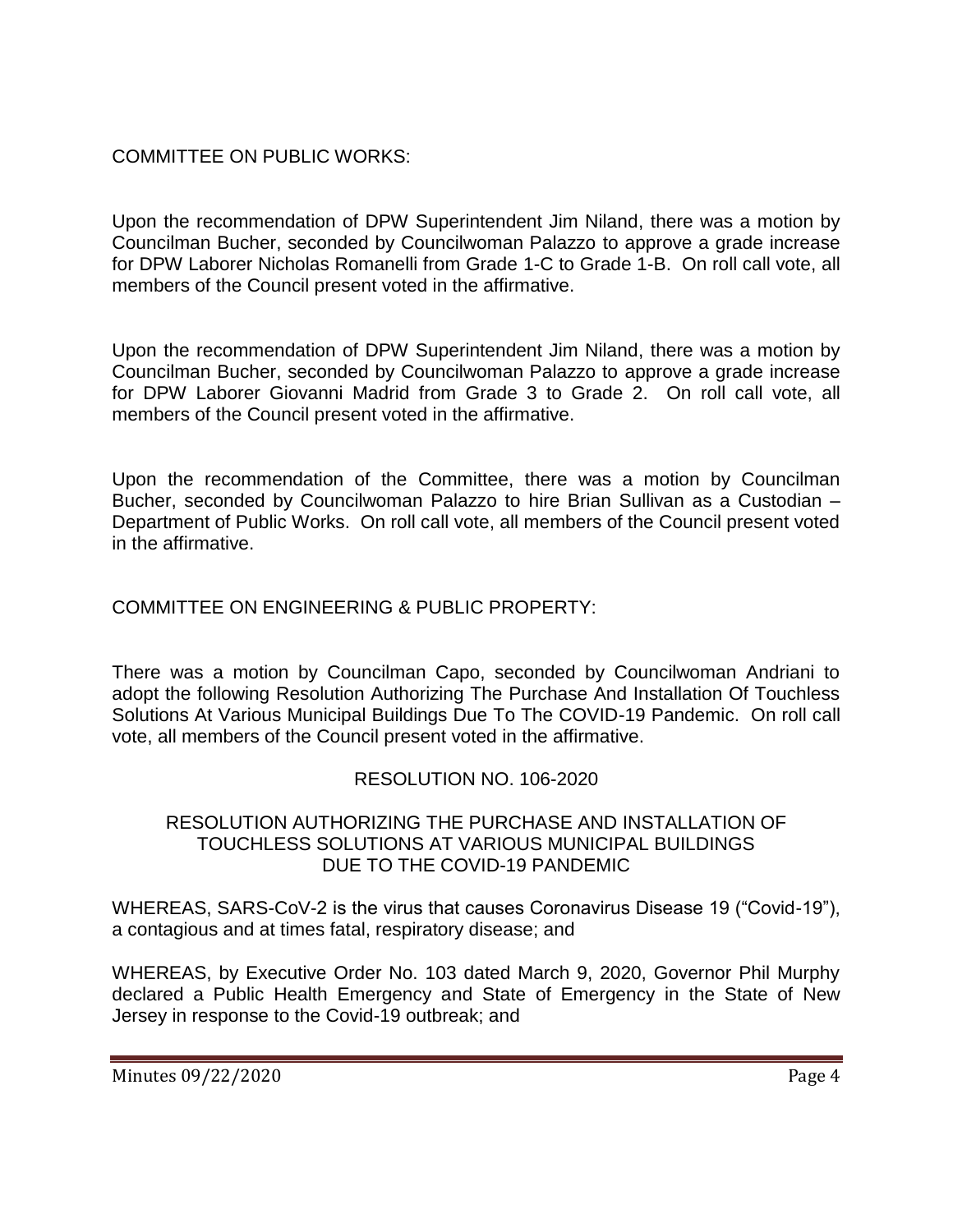WHEREAS, by Executive Order No. 107 dated March 21, 2020, Governor Murphy further ordered that all residents of the State of New Jersey were to remain at home and closed all non-essential businesses; and

WHEREAS, in accordance with Executive Order No. 107, the Mayor and Council of the Borough of Totowa directed the Borough of Totowa to close all municipal buildings to the public; and

WHEREAS, thereafter the Borough of Totowa undertook a hazard assessment and implemented infection control strategies and safe work practices; and

WHEREAS, in anticipation of re-opening the municipal buildings to the public, the Municipal Clerk of the Borough of Totowa has recommended that touchless faucets, flushometers, soap dispensers, hand dryers, hand sanitizers and accessories be installed within the various municipal buildings as a measure to protect our workers from exposure to, and infection with Covid-19; and

WHEREAS, Educational Services Commission of New Jersey Contract No. 17/18-52 has been awarded to Magic Touch Construction, 59 West Front Street, Keyport, New Jersey 07735 for the purchase and installation of the touchless equipment; and

WHEREAS, Magic Touch Construction, 59 West Front Street, Keyport, New Jersey 07735 has submitted a proposal dated September 11, 2020 for the purchase and installation of touchless faucets, flushometers, soap dispensers, hand dryers, hand sanitizers and accessories in the amount of \$163,269.34, a copy of which is on file in the office of the Municipal Clerk of the Borough of Totowa; and

WHEREAS, the Mayor and Council of the Borough of Totowa desire to authorize the purchase and installation of touchless solutions for the various Municipal Buildings for the general health, safety and well-being of both the employees and residents of the Borough of Totowa; and

WHEREAS, the Mayor and Council of the Borough of Totowa further desire that these safety precautions be undertaken as soon as possible so that the touchless solutions are in place at the time the Borough of Totowa Municipal Buildings re-open to the public; and

WHEREAS, pursuant to the applicable New Jersey State laws, the purchase and installation of this equipment may be authorized without public bidding.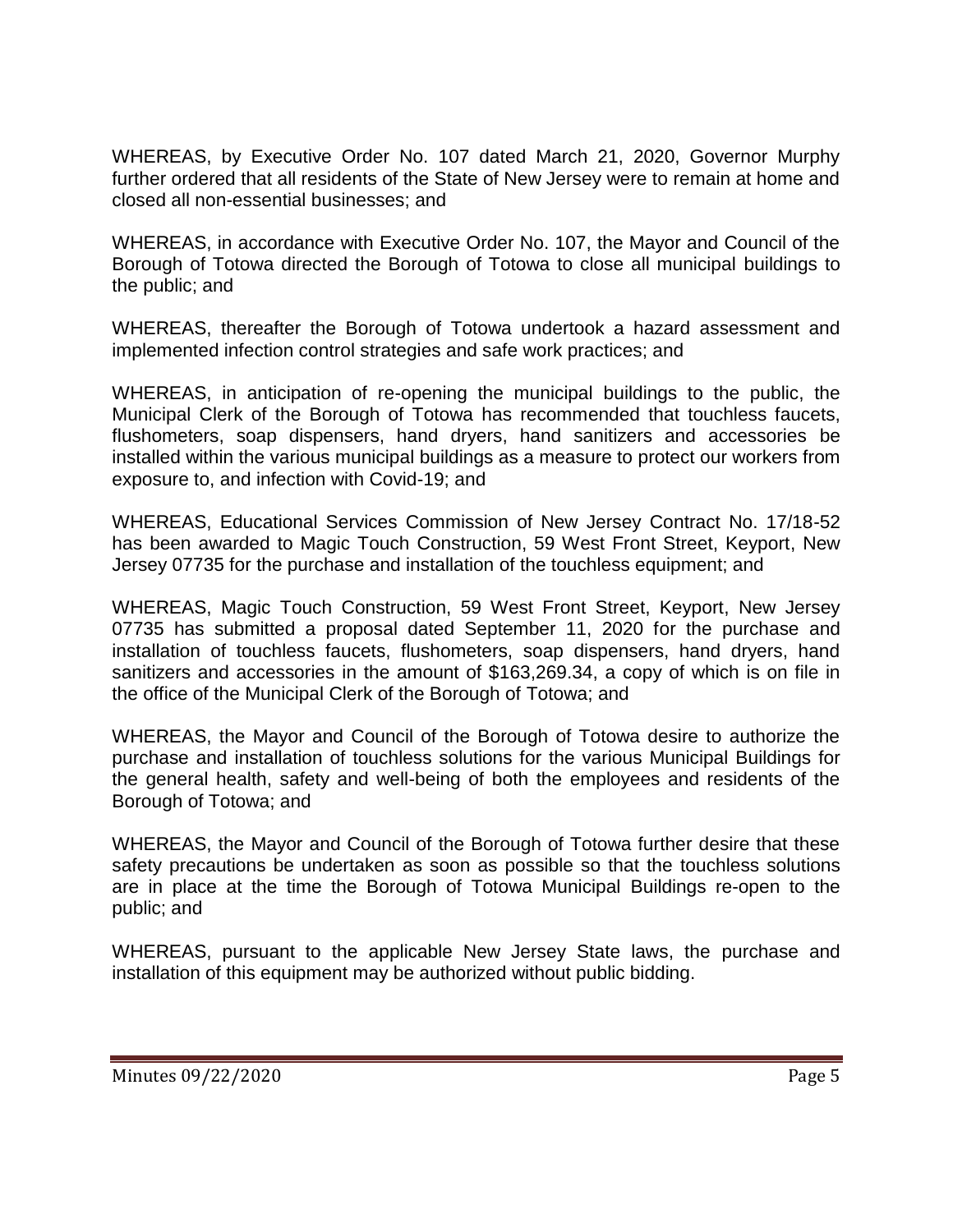NOW, THEREFORE, BE IT RESOLVED, that the Mayor and Council of the Borough of Totowa do hereby accept the proposal from Magic Touch Construction for the purchase and installation of the touchless solutions for the various Borough of Totowa Municipal Buildings in the amount of \$163,269.34.

BE IT FURTHER RESOLVED, that the Mayor and Council of the Borough of Totowa do hereby authorize Magic Touch Construction to provide the labor and materials for the installation of the of the touchless solutions for the various Borough of Totowa Municipal Buildings as set forth in their proposal.

There was a motion by Councilman Capo, seconded by Councilwoman Andriani to adopt the following Resolution Authorizing The Purchase And Installation Of Thermal Temperature Camera Systems At Various Municipal Buildings Due To The COVID-19 Pandemic. On roll call vote, all members of the Council present voted in the affirmative.

### RESOLUTION NO. 107-2020

#### RESOLUTION AUTHORIZING THE PURCHASE AND INSTALLATION OF THERMAL TEMPERATURE CAMERA SYSTEMS AT VARIOUS MUNICIPAL BUILDINGS DUE TO THE COVID-19 PANDEMIC

WHEREAS, SARS-CoV-2 is the virus that causes Coronavirus Disease 19 ("Covid-19"), a contagious and at times fatal, respiratory disease; and

WHEREAS, by Executive Order No. 103 dated March 9, 2020, Governor Phil Murphy declared a Public Health Emergency and State of Emergency in the State of New Jersey in response to the Covid-19 outbreak; and

WHEREAS, by Executive Order No. 107 dated March 21, 2020, Governor Murphy further ordered that all residents of the State of New Jersey were to remain at home and closed all non-essential businesses; and

WHEREAS, in accordance with Executive Order No. 107, the Mayor and Council of the Borough of Totowa directed the Borough of Totowa to close all municipal buildings to the public; and

WHEREAS, thereafter the Borough of Totowa undertook a hazard assessment and implemented infection control strategies and safe work practices; and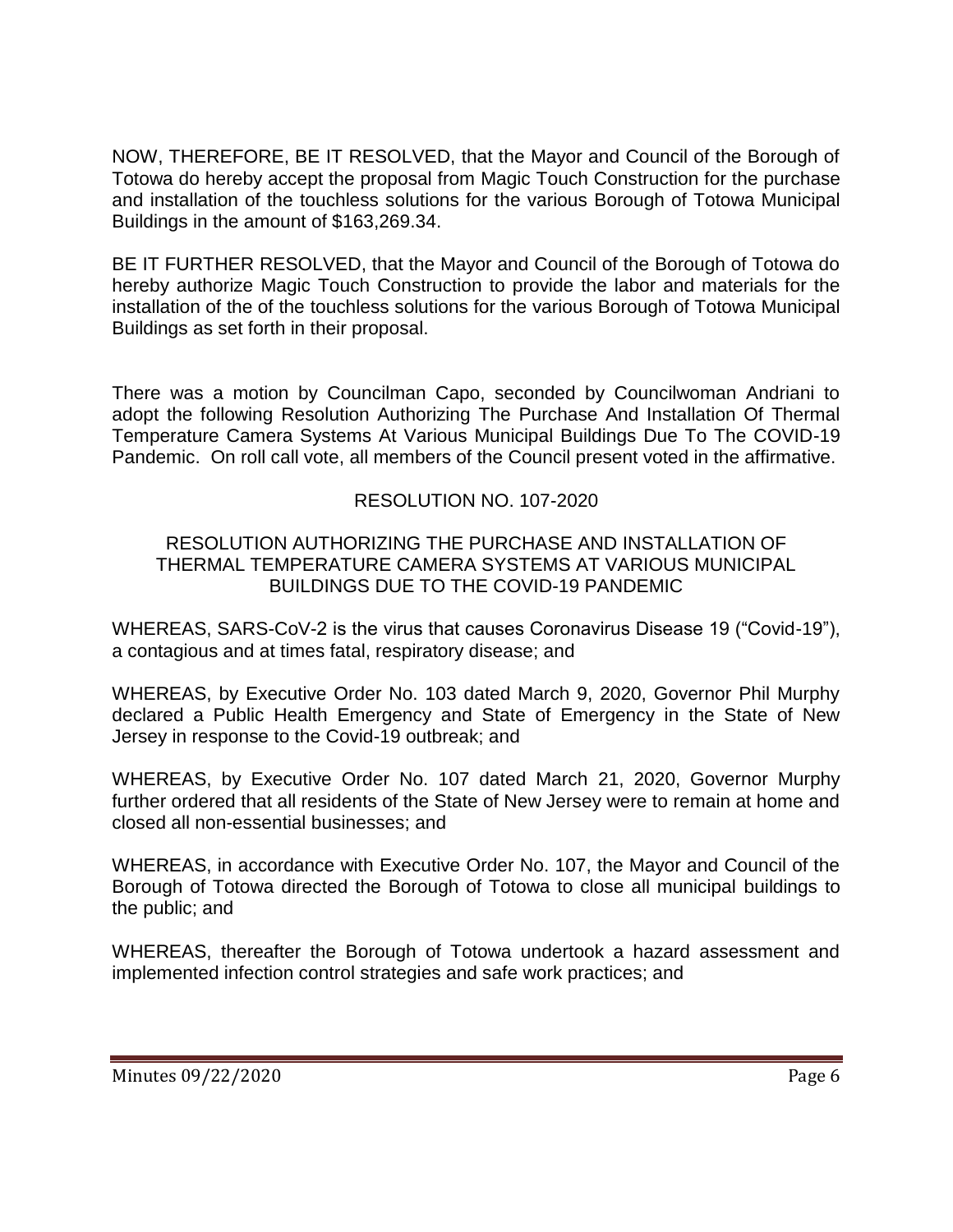WHEREAS, in anticipation of re-opening the municipal buildings to the public, the Municipal Clerk of the Borough of Totowa has recommended that thermal temperature camera systems be installed within the various municipal buildings as a measure to protect our workers from exposure to, and infection with Covid-19; and

WHEREAS, Bergen County CO-OP Contract No. 19-32 has been awarded to Packetalk, 163 Stuyvesant Avenue, Lyndhurst, New Jersey 07071 for the purchase and installation of the thermal temperature camera systems; and

WHEREAS, Packetalk has submitted a proposal dated September 11, 2020 for the purchase and installation of the thermal temperature camera systems and related equipment in the amount of \$274,388.00, a copy of which is on file in the office of the Municipal Clerk of the Borough of Totowa; and

WHEREAS, the Mayor and Council of the Borough of Totowa desire to authorize the purchase and installation of the thermal temperature camera systems for the various Borough of Totowa Municipal Buildings for the general health, safety and well-being of both the employees and residents of the Borough of Totowa; and

WHEREAS, the Mayor and Council of the Borough of Totowa further desire that these safety precautions be undertaken as soon as possible so that the thermal temperature camera systems are in place at the time the Borough of Totowa Municipal Buildings reopen to the public; and

WHEREAS, pursuant to the applicable New Jersey State laws, the purchase and installation of this equipment may be authorized without public bidding.

NOW, THEREFORE, BE IT RESOLVED, that the Mayor and Council of the Borough of Totowa do hereby accept the proposal from Packetalk for the purchase and installation of the thermal temperature camera systems for the various Borough of Totowa Municipal Buildings in the amount of \$274,388.00.

BE IT FURTHER RESOLVED, that the Mayor and Council of the Borough of Totowa do hereby authorize Packetalk to provide the labor and materials for the installation of the of the thermal temperature camera systems for the various Borough of Totowa Municipal Buildings as set forth in their proposals.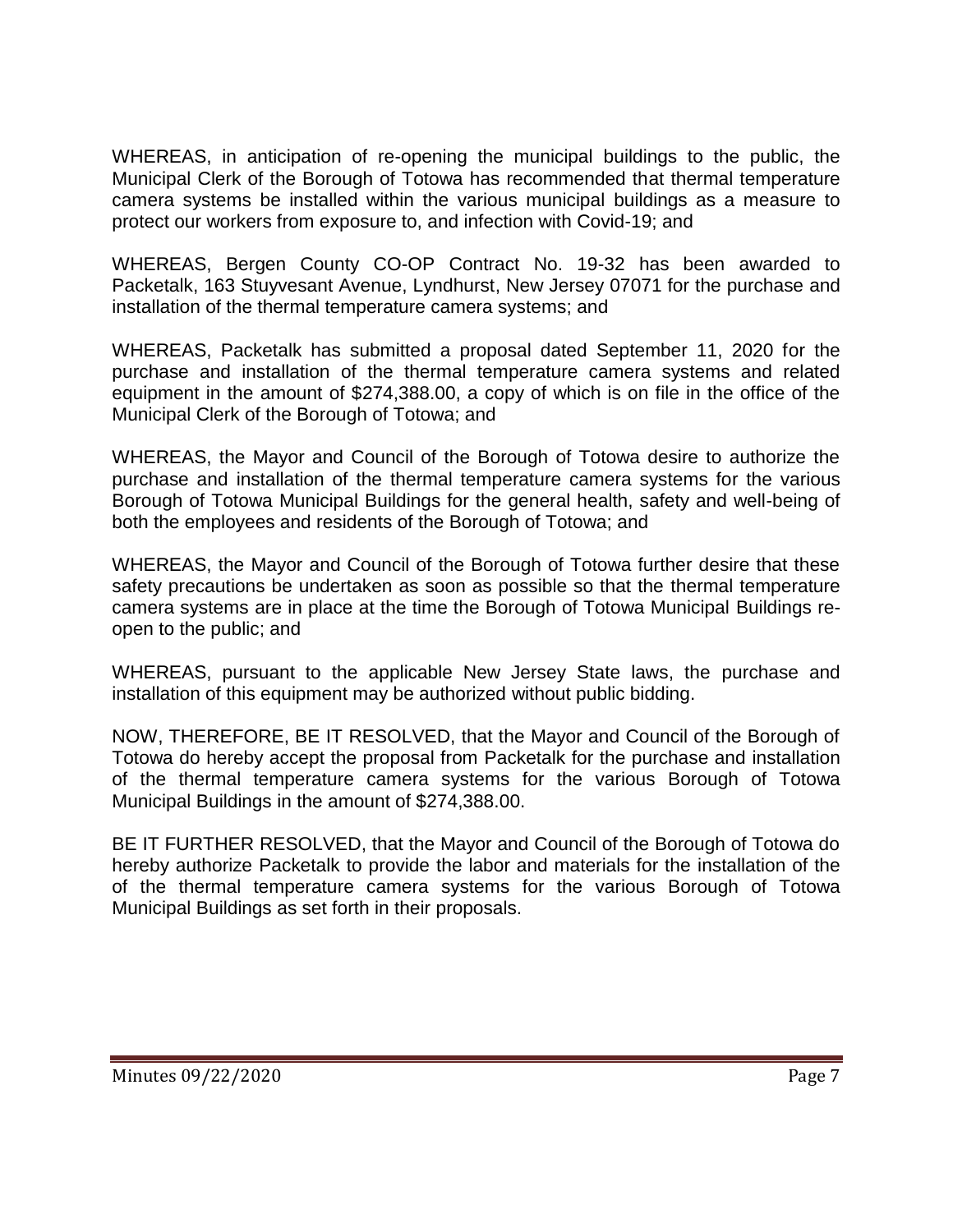There was a motion by Councilman Capo, seconded by Councilwoman Andriani to adopt the following Resolution authorizing the Mayor to execute the Statements of Consent—NJDEP Form WQM-003 on behalf of the Borough of Totowa for G.O.M. Real Estate Investment, LLC, 95 Shepherds Lane, Block 11, Lot 9.01. On roll call vote, all members of the Council present voted in the affirmative.

### RESOLUTION NO. 108-2020

WHEREAS, G.O.M. Real Estate Investment, LLC, 95 Shepherds Lane, Totowa, New Jersey, 07512, Block 11, Lot 9.01 was granted approval to construct a multi-family development consisting of 54 residential units; and

WHEREAS, G.O.M. Real Estate Investment, LLC, is required to apply to the New Jersey Department of Environmental Protection (NJDEP) for a Treatment Works Approval (TWA) for a sewer extension permit to install 932 linear feet of new sanitary sewer main to service the development; and

WHEREAS, the proposed sanitary sewer improvements are to be privately owned; and

WHEREAS, this project previously received a Treatment Works Approval (TWA); and

WHEREAS, this project was recently redesigned and approved by the Borough of Totowa Planning Board for 74 residential apartments and approximately 578 linear feet of new sanitary sewer main with a projected design discharge of 16,425 gallons per day; and

WHEREAS, the Treatment Works Approval (TWA) permit application has been reviewed and approved by the Borough Engineer.

NOW, THEREFORE, BE IT RESOLVED, by the Borough Council of the Borough of Totowa, County of Passaic, State of New Jersey that the Mayor of the Borough of Totowa be and is hereby authorized to execute the Statements of Consent – NJDEP Form WQM-003 on behalf of the Borough of Totowa.

There was a motion by Councilman Capo, seconded by Councilwoman Andriani to adopt the following Resolution authorizing the Mayor to execute the Statements of Consent—NJDEP Form WQM-003 on behalf of the Borough of Totowa for The Manor at Totowa, LLC, 100 Shepherds Lane, Block 12, Lot 1.02. On roll call vote, all members of the Council present voted in the affirmative.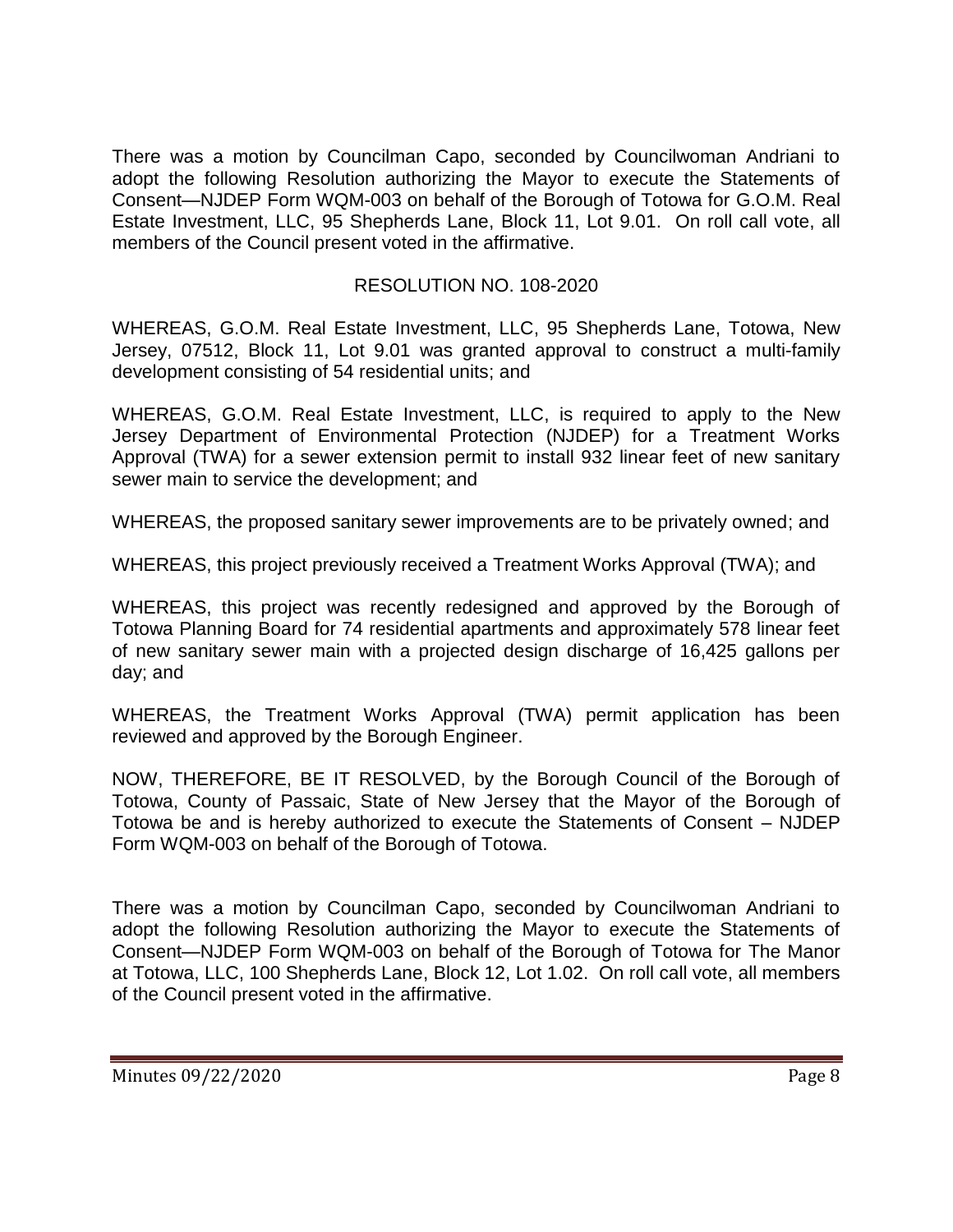### RESOLUTION NO. 109-2020

WHEREAS, The Manor at Totowa, LLC, 100 Shepherds Lane, Totowa, New Jersey, 07512, Block 12, Lot 1.02 was granted approval to construct a multi-family development consisting of 173 residential units; and

WHEREAS, The Manor at Totowa, LLC, is required to apply to the New Jersey Department of Environmental Protection (NJDEP) for a Treatment Works Approval (TWA) for a sewer extension permit to install 443 linear feet of new sanitary sewer main to service the development with a projected design discharge of 31,425 gallons per day; and

WHEREAS, the Treatment Works Approval (TWA) permit application has been reviewed and approved by the Borough Engineer.

NOW, THEREFORE, BE IT RESOLVED, by the Borough Council of the Borough of Totowa, County of Passaic, State of New Jersey that the Mayor of the Borough of Totowa be and is hereby authorized to execute the Statements of Consent – NJDEP Form WQM-003 on behalf of the Borough of Totowa.

COMMITTEE ON LIAISON & INSPECTION:

There was a motion by Councilwoman Andriani, seconded by Councilman Bucher to adopt the following Resolution Authorizing The Purchase And Installation Of Playground Equipment For The Bogert Street Park. On roll call vote, all members of the Council present voted in the affirmative.

### RESOLUTION NO. 110-2020

#### RESOLUTION AUTHORIZING THE PURCHASE AND INSTALLATION OF PLAYGROUND EQUIPMENT FOR THE BOGERT STREET PARK

WHEREAS, the Borough of Totowa Board of Recreation has recommended the purchase and installation of new playground equipment for the Borough of Totowa Bogert Street Park; and

WHEREAS, the Mayor and Council of the Borough of Totowa desire to purchase the new playground equipment for the safety and welfare of the children that play in this park; and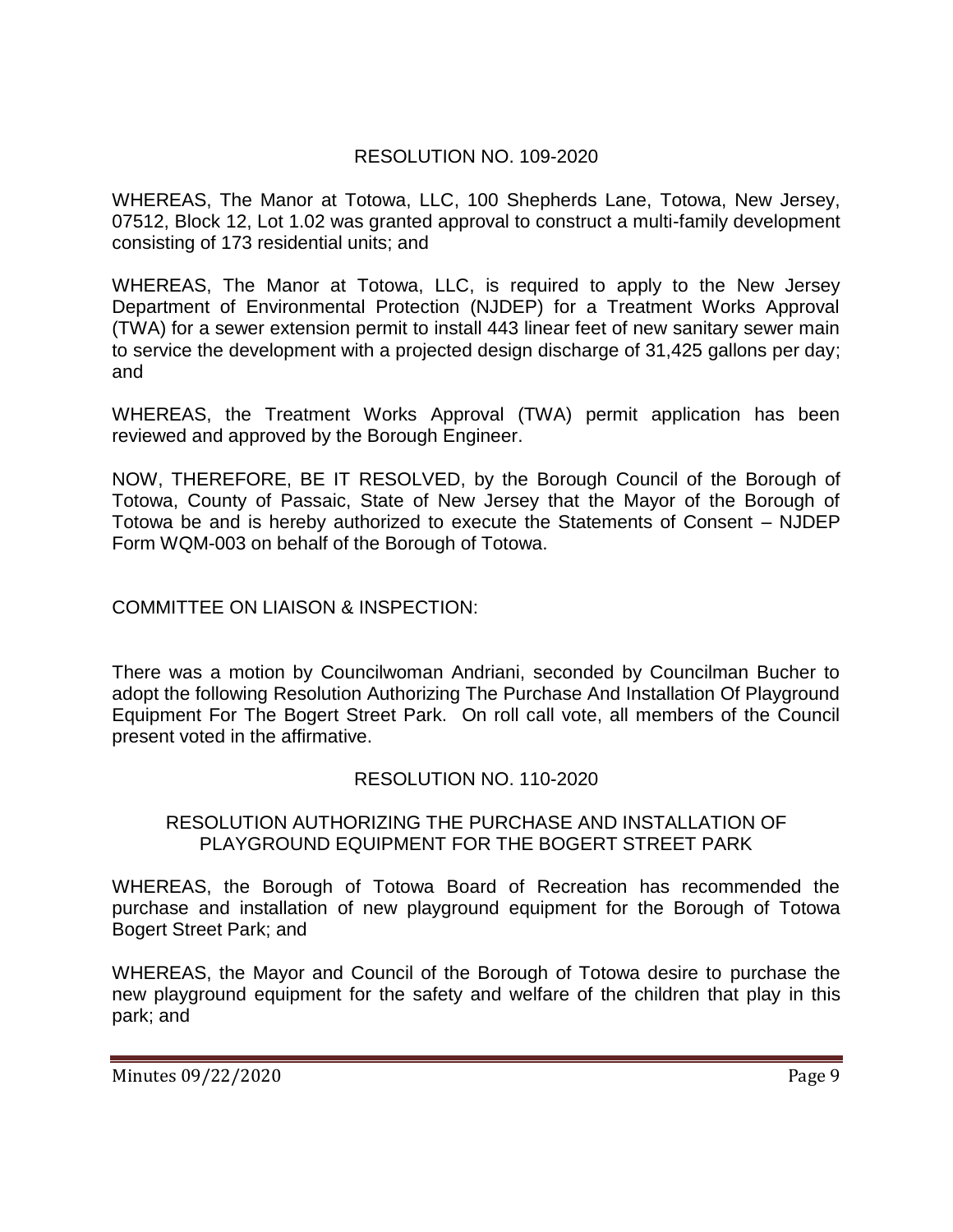WHEREAS, the Mayor and Council further desire that the new playground equipment be installed in a safe and efficient manner; and

WHEREAS, Educational Services Commission of New Jersey Contract No. 20/21-06 has been awarded to MRC, P.O. Box 106, Spring Lake, New Jersey 07762 for the purchase and installation of recreational equipment; and

WHEREAS, MRC submitted a proposal dated September 22, 2020 for the purchase and installation of new GameTime playground equipment in the amount of \$73,825.10, a copy of which is on file in the office of the Borough of Totowa Municipal Clerk; and

WHEREAS, pursuant to the applicable New Jersey State laws, the purchase and installation of this playground equipment may be authorized without public bidding.

NOW, THEREFORE, BE IT RESOLVED, that the Mayor and Council of the Borough of Totowa do hereby authorize the purchase and installation of the new playground equipment from MRC for the Borough of Totowa Bogert Street Park for the sum of \$73,825.10.

BE IT FURTHER RESOLVED, that the Mayor and Council of the Borough of Totowa do hereby authorize MRC to provide the new playground equipment and perform the services as set forth in their proposal.

BE IT FURTHER RESOLVED, that the Mayor and Municipal Council of the Borough of Totowa do hereby authorize the Municipal Clerk to execute any and all instruments relating thereto.

There was a motion by Councilwoman Andriani, seconded by Councilman Bucher to adopt the following Resolution Authorizing The Purchase And Installation Of Playground Safety Surface For The Bogert Street Park. On roll call vote, all members of the Council present voted in the affirmative.

### RESOLUTION NO. 111-2020

#### RESOLUTION AUTHORIZING THE PURCHASE AND INSTALLATION OF PLAYGROUND SAFETY SURFACE FOR THE BOGERT STREET PARK

WHEREAS, the Borough of Totowa Board of Recreation has recommended the purchase of new playground safety surface for the Borough of Totowa Bogert Street Park; and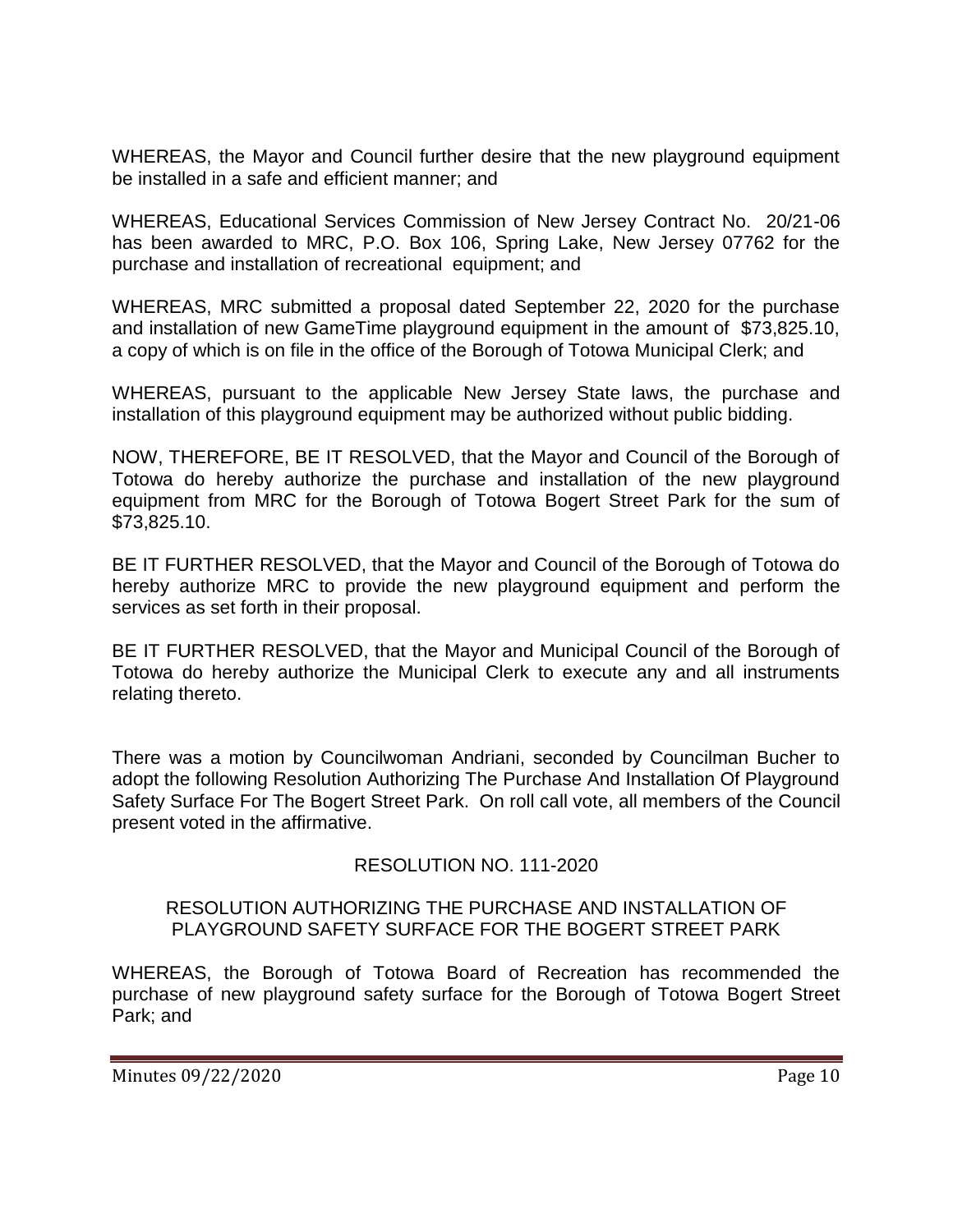WHEREAS, the Mayor and Council of the Borough of Totowa desire to purchase and install the new surfacing for the safety and welfare of the children that play in this park; and

WHEREAS, State of New Jersey Contract No. 16-Fleet-00131 has been awarded to RubbeRecycle, 1985 Rutgers University Boulevard, Lakewood, New Jersey 08701 for the purchase and installation of playground safety surfacing; and

WHEREAS, pursuant to the applicable New Jersey State laws, the purchase of this safety surface may be authorized without public bidding.

NOW, THEREFORE, BE IT RESOLVED, that the Mayor and Council of the Borough of Totowa do hereby authorize the purchase and installation of new playground safety surface for the Bogert Street Park from RubbeRecycle in the amount of \$70,608.70.

BE IT FURTHER RESOLVED, that the Mayor and Municipal Council of the Borough of Totowa do hereby authorize the Municipal Clerk to execute any and all instruments relating thereto.

There was a motion by Councilwoman Andriani, seconded by Councilman Bucher to accept the following bids for the Synthetic Turf Fields At The PAL. On roll call vote, all members of the Council present voted in the affirmative.

| Company<br>Sport-Tech Construction<br>Brewster, NY 10509     | Item 2A-Site<br>\$1,063,616.00 | Item 2B-Turf<br>No bid. | Item 2C-Total<br>No bid. |
|--------------------------------------------------------------|--------------------------------|-------------------------|--------------------------|
| Athletic Fields of America<br>Montville, NJ 07045            | 967,537.60<br>\$               | 475,210.20<br>\$        | \$1,442,747.80           |
| <b>Grade Construction</b><br>Paterson, NJ 07503              | 955,843.99<br>\$               | 512,944.75<br>\$        | \$1,468,788.74           |
| LandTek<br>Amityville, NY 11701                              | \$1,068,377.50                 | 510,556.25<br>\$        | \$1,578,933.75           |
| <b>Dakota Excavating Contractors</b><br>Hackensack, NJ 07601 | \$1,066,625.20                 | 504,585.00<br>\$        | \$1,571,210.20           |
| Rochelle Contracting Co.<br>Landing, NJ 07850                | \$1,101,521.90                 | 508,167.75<br>\$        | \$1,609,689.65           |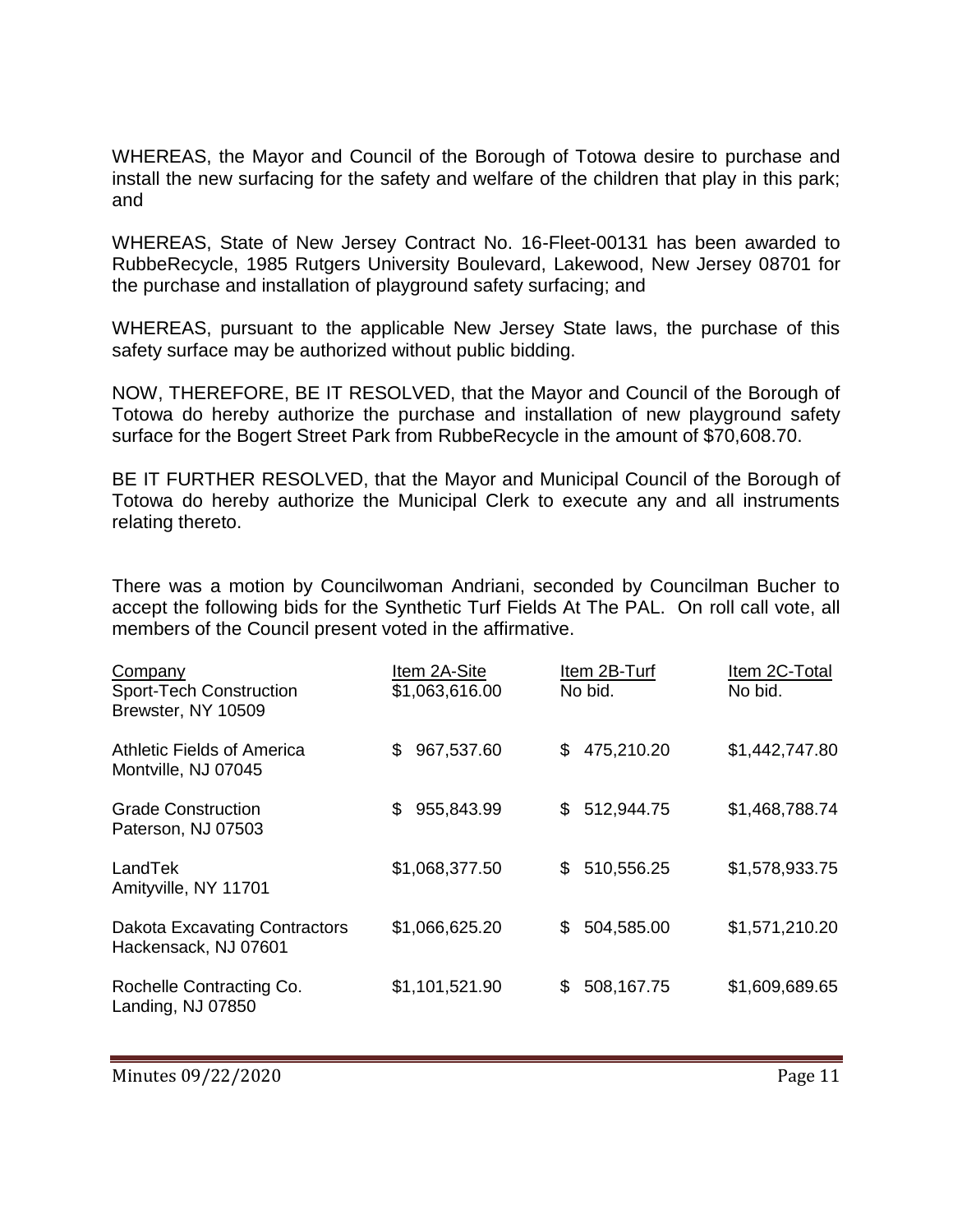Your Way Construction  $$1,251,312.14$   $$498,613.75$   $$1,749,925.89$ Irvington, NJ 07111

Upon the recommendation of the Committee, there was a motion by Councilwoman Andriani, seconded by Councilman Bucher to adopt the following resolution to award the contract for the Synthetic Turf Fields At The PAL. On roll call vote, all members of the Council present voted in the affirmative.

#### RESOLUTION NO. 112-2020

#### RESOLUTION AWARDING CONTRACT FOR THE SYNTHETIC TURF FIELDS AT THE PAL

WHEREAS, the Mayor and Council of the Borough of Totowa have recommended that the grass field located at the Borough of Totowa PAL recreational grounds should be converted to a synthetic turf field; and

WHEREAS, by Resolution No. 69-2020 dated May 26, 2020, the Mayor and Council of the Borough of Totowa authorized Richard A. Alaimo Engineering Associates to provide design services, prepare bid documents, assist in the bidding process and supervise construction of the Totowa PAL synthetic turf field; and

WHEREAS, the Mayor and Council of the Borough of Totowa did advertise for receipt of sealed bids in accordance with the specifications entitled "Borough of Totowa, Site Preparation for PAL Turf Field, Contract No. 2020-2A, Turf Installation for PAL Turf Field, Contract No. 2020-2B, Site Preparation and Turf Installation for PAL Turf Field, Contract No. 2020-2C"; and

WHEREAS, the Borough of Totowa did receive sealed bids at its Municipal Building on September 17, 2020; and

WHEREAS, the apparent low bid for Contract 2020-2C was submitted by Athletic Fields of America, 150 River Road, Building G, Unit 4B, Montville, New Jersey 07045 in the amount of \$1,442,747.80, a copy of which is on file in the office of the Borough of Totowa Municipal Clerk; and

WHEREAS, the Mayor and Council of the Borough of Totowa have determined that the bid submitted by Athletic Fields of America be accepted as the lowest responsible bid.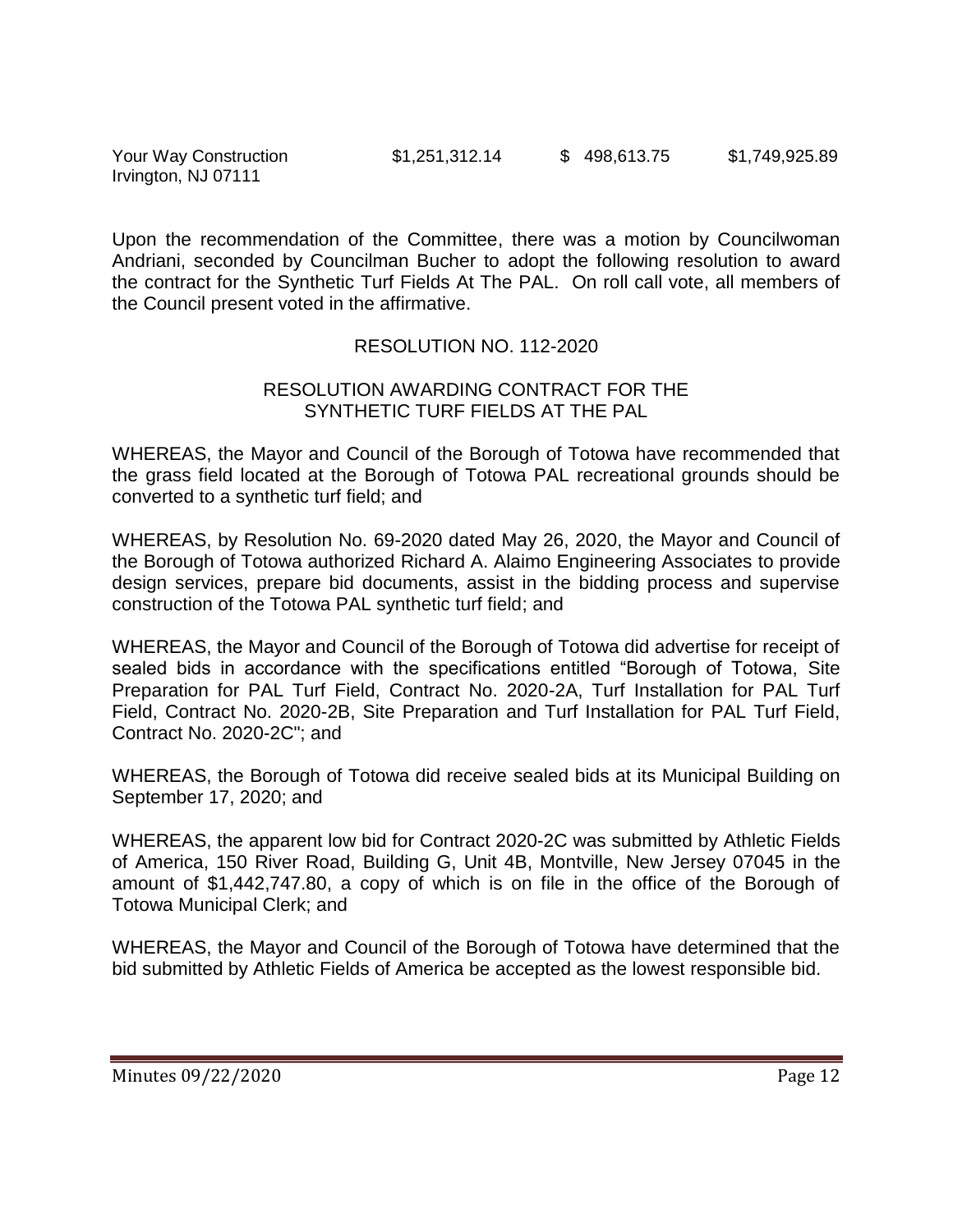NOW, THEREFORE, BE IT RESOLVED, that the Mayor and Council of the Borough of Totowa do hereby accept the bid of Athletic Fields of America for the Site Preparation and Turf Installation for PAL Turf Field as the lowest responsible bid for the total sum of \$1,442,747.80.

BE IT FURTHER RESOLVED, that the Municipal Council of the Borough of Totowa does hereby authorize the Mayor and Municipal Clerk to execute any and all necessary instruments relating thereto.

There was a motion by Councilwoman Andriani, seconded by Councilman Bucher to adopt the following Resolution Authorizing Refund For Tenant C/O And Smoke Certificate For Property At 24 Tracy Avenue, 2<sup>nd</sup> Floor. On roll call vote, all members of the Council present voted in the affirmative.

# RESOLUTION NO. 113-2020

#### RESOLUTION AUTHORIZING REFUND FOR TENANT C/O AND SMOKE CERTIFICATE FOR PROPERTY AT 24 TRACY AVENUE, 2<sup>ND</sup> FLOOR

WHEREAS, Albert Infantolino, 24 Tracy Avenue, 2<sup>nd</sup> Floor, Totowa, New Jersey 07512 requested a copy of his Tenant Certificate of Occupancy ("CO") and Smoke Certificate from the Borough of Totowa Building Department; and

WHEREAS, Mr. Infantolino was advised that the Borough of Totowa Building Department did not have the CO or Smoke Certificate on file and that he would have to apply for same; and

WHEREAS, Mr. Infantolino applied for said CO and Smoke Certificate on August 13, 2020 and paid the fees for a new CO and Smoke Certificate in the amount of \$200.00; and

WHEREAS, Mr. Infantolino subsequently found his original CO and Smoke Certificate which were issued on July 24, 2014; and

WHEREAS, Mr. Infantolino has now requested a refund of the fees paid on August 13, 2020 in the amount of \$200.00; and

WHEREAS, the Mayor and Council of the Borough of Totowa desire to authorize a refund to Mr. Infantolino in the amount of \$200.00.